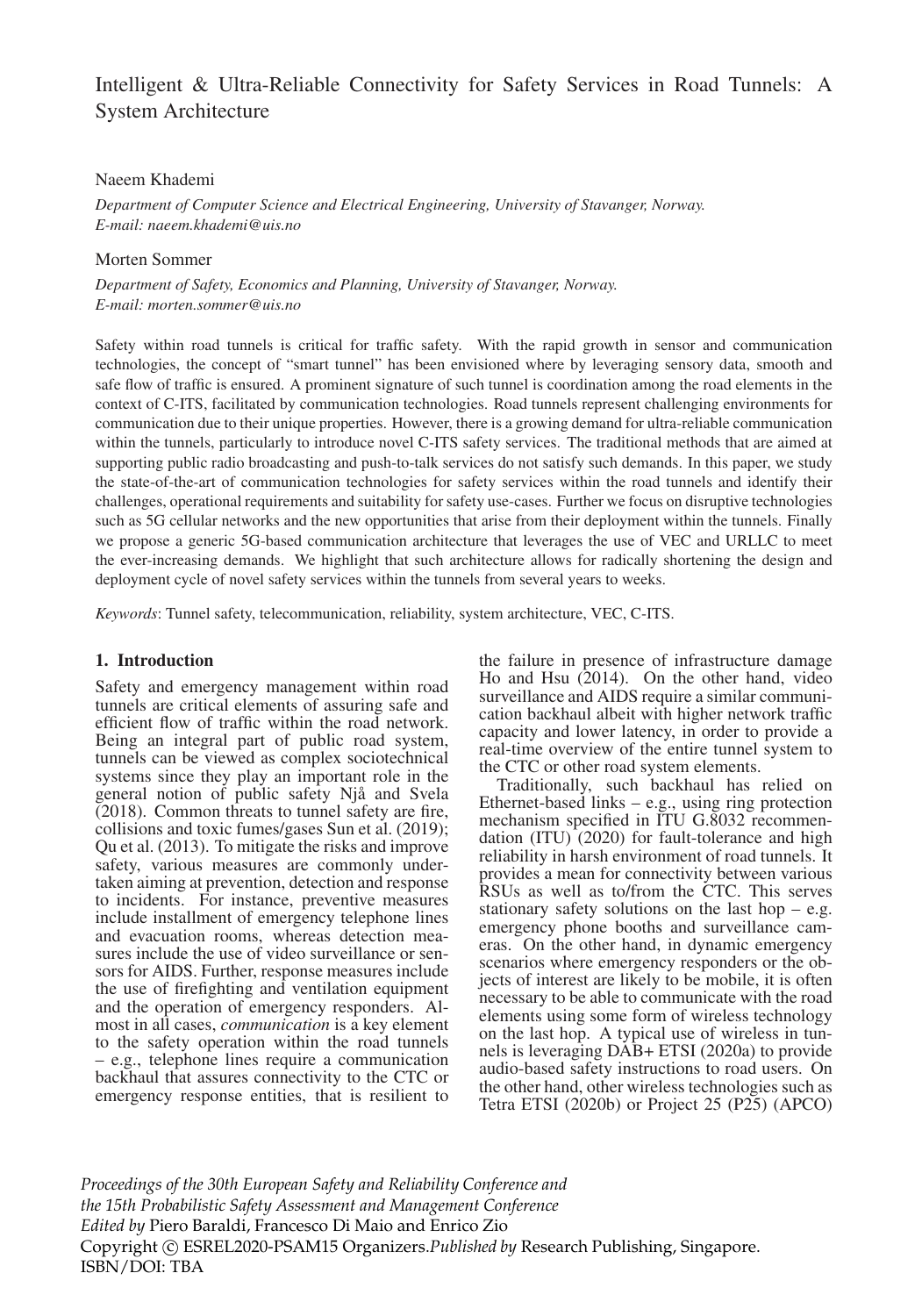(2020) that are widely used for push-to-talk audio dispatch services among emergency responders are being increasingly deployed in tunnels.

However, aforementioned technologies have a very limited or no support for novel C-ITS safety services majority of which require IP-based communication capabilities often at much higher bandwidths. A connectivity architecture supporting C-ITS safety services should therefore allow for variety of communication types cumulatively referred to as V2X (see Table 2). This is in part due to the fact that the modern vehicles are increasingly being equipped with a wide range of sensors that can contribute to better-informed safety decisions Guerrero-Ibáñez et al. (2018). V2X between road elements enables the use of aggregate sensory information that can significantly improve the safety and help mitigate the risks.

V2X is highly reliant on the underlying wireless technologies, with the most widely-used being DSRC Kenney (2011). DSRC uses 802.11p standard which is an amendment to 802.11 (i.e., Wi-Fi) for WAVE as the physical and media access layer protocol and is suitable for a variety of short-range services used in C-ITS. However, DSRC-based C-ITS inherently suffers from the same symptomatic issues similar to the Wi-Fi networks: (1) poor performance and low reliability in high density and congested areas, where many vehicular transmitters are contending to access the shared channel; (2) being limited in range to a short distance of dozens of meters similarly to 802.11a protocol which it is based upon; and (3) low aggregate bandwidth of 27 Mbps at maximum. Therefore C-ITS approaches purely based on DSRC suffer from scalability issues.

Another proposed alternative is cellular connectivity, often described as C-V2X. In addition to higher aggregate capacity, C-V2X has several advantages over DSRC. However, there is not a "one size fits all" technology for V2X as DSRC has a long history of deployment in the market since late 90's FCC (2020), been constantly improving, and its solutions are considered "ready to roll" by the automotive industry and road authorities. Hence it is realistic to assume that the future V2X ecosystem will include both DSRC and C-V2X and will therefore be heterogeneous. It is expected that the C-V2X deployment will significantly be shaped by the emergence of 5G mobile networks since a major 5G use-case is automotive. 5G is expected to reduce the endto-end latency among the vehicles and infrastructure down to 1 ms in its URLLC service from tens of milliseconds that are common in 4G networks. This enables a set of new safety services that were otherwise not possible to deploy due to their stringent latency-sensitive requirements such as assisted/cooperative sensing/maneuvering and tele-operated driving Boban et al. (2018).

We highlight our contributions in this paper as

following: (1) we provide an overview of safety services and technologies within the road tunnels: (2) offer in-depth insight into the state-of-theart connectivity for these services; (3) propose an ultra-reliable connectivity architecture based on 5G networks to enable novel C-ITS tunnel safety services. This paper is therefore structured as follows: Section2 provides an overview of road tunnel safety issues, common threats and ICT-based solutions; Section3 presents common and future communication technologies and C-ITS communication paradigms for tunnel safety; Section4 provides an overview of 5G vision and KPIs in particular for vehicular environments and presents our proposed 5G-based connectivity architecture for tunnel safety; and finally Section5 concludes the paper with future works. Further, a list of major acronyms used throughout this paper is brought in Table 1 for the reader's convenience.

# 2. Tunnel Safety: Threats and ICT-based Solutions

Fire, collisions, and toxic fumes released due to incidents are common threats in tunnels Sun et al. (2019); Qu et al. (2013). Ren et al. (2019) finds that 62% of all tunnel fire accidents in China during 2000–2016 were caused by technical issues in the vehicles – among others by engine or tire fire, or initiated by electric appliance in the vehicle. Further, Melby et al. (2002) identifies that vehicle engine trouble is the cause of 48% of accidents in Norwegian sub-sea tunnels. The notorious 1999 tunnel fire in Mont-Blanc that took 35 lives has been attributed to an engine fire in a heavy-goods vehicle although most of the causalities were due to suffocation from toxic smoke. A common feature of heavy goods vehicle and bus fires inside tunnels is that such fires escalate rapidly Ingason (2015). To mitigate these risks, a set of measures have been commonly taken – e.g., installation of fire-fighting equipment, emergency rooms, SOS telephone lines and ventilation systems. However, automatic detection of incipient incidents can significantly reduce the risks. Early-stage anomaly detection using AIDS is therefore vital.

# 2.1. *Tunnel AIDS*

AIDS uses sensors to automatically detect an impending incident and take necessary response measures. It has three common types: (1) videobased; (2) inductive loops; and (3) radar-based.

# 2.1.1. *Video-based AIDS*

Video-based AIDS are very common ViaNova (2013). They rely on common road-side CCTV or dedicated surveillance cameras. Machine learning methods can be used to detect/classify an object type or an anomaly within the tunnel using the video feed. For instance, Dai et al. (2019) surveys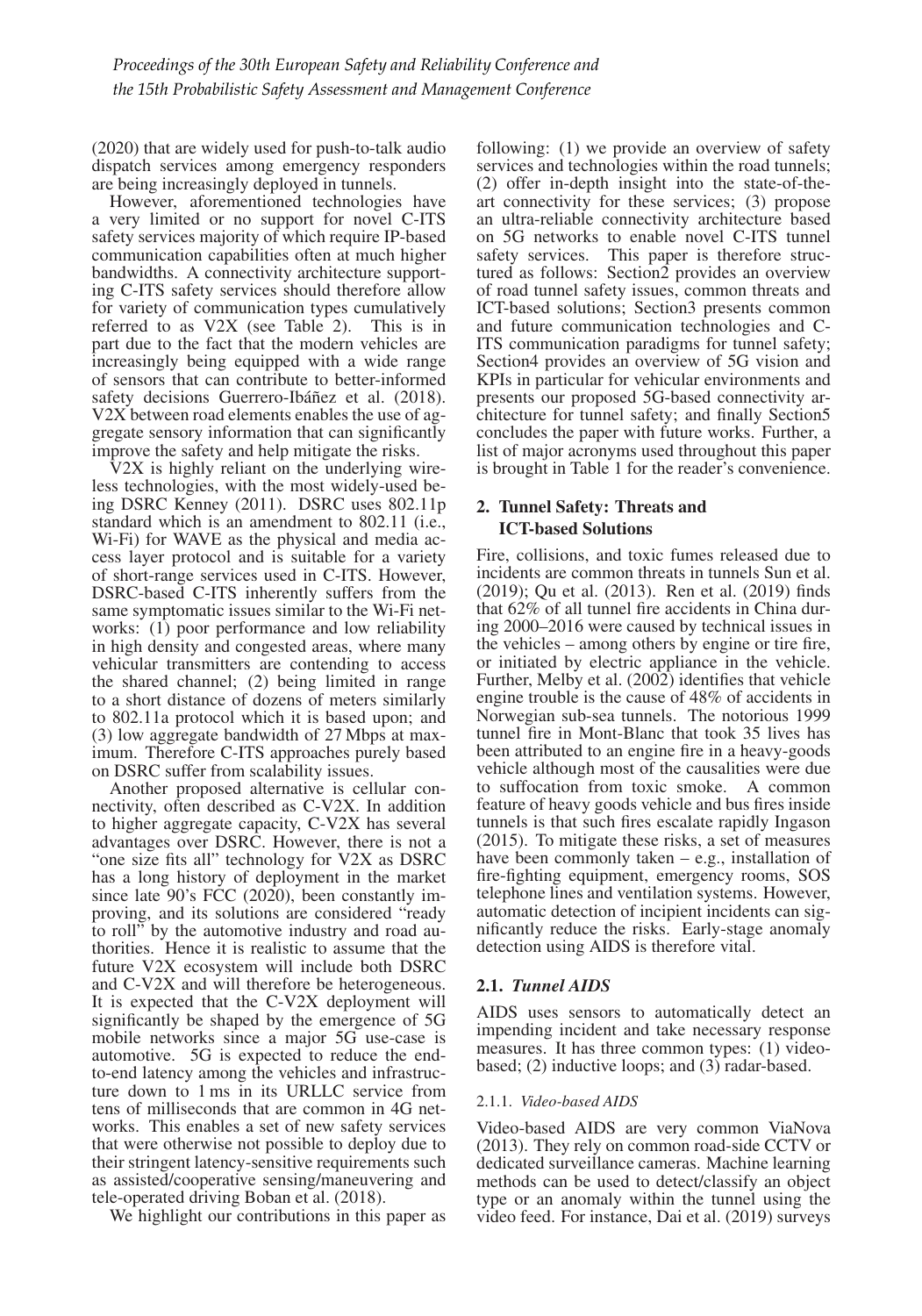a set of fire/smoke VID algorithms based on backpropagation and convolutional neural networks. VID cameras can be functioning in both visible light spectrum as well as infrared (IR). VID systems equipped with dual cameras can help detecting the location of the fire/smoke by providing a stereo vision while an additional IR source can help detecting smoke in dark tunnels. In addition, using signal and image processing techniques several types of anomalies within the tunnel can be detected – e.g., slow/stopped vehicle, vehicles moving in the wrong direction, pedestrians, and sudden reduction in vehicle's speed. VID systems require regular maintenance (e.g., cleaning the lens), and calibration to the operating environment to reduce the number of false-positive signals.

#### 2.1.2. *Inductive loop AIDS*

Insulated inductive loops installed under the road surface use alternating currents to detect passing vehicles and can provide an overview of traffic status in the tunnel. They can either be installed at the entrance/exit or across the entire tunnel length. Dual-loop systems can therefore be used to measure the speed, length and class of the vehicles Gajda et al. (2012). Inductive loops perform accurately in estimating the number of vehicles arriving/departing the tunnel in presence of different lighting conditions and low visibility that VID is prone to. However, most of the incidents need to be indirectly inferred – e.g., detection of fire and smoke ViaNova (2013). They also require the tunnel's closure for maintenance and are expensive to re-install since they are located under the road surface.

# 2.1.3. *Radar-based AIDS*

Radars installed in the tunnel ceiling, operating at microwave band have been utilized for vehicle classification and speed detection using the Doppler principle  $-$  e.g, more commonly in France and Germany PIARC-C5 (2004). They can also be used for detection of pedestrians and other objects but the emergence of smoke and fire needs to be deduced indirectly. One of their main advantage is that unlike VID they are agnostic to the lighting, temperature and visibility conditions, can keep operating in smoke/fire conditions, and are therefore reported to produce less false-<br>positive signals Jensen (2013). Alternatively, positive signals Jensen  $(2013)$ . other radar-based AIDS are proposed for use that utilize ultrasonic signals instead of microwave but they suffer from signal attenuation and distortion in presence of wind (i.e., air flow), and other environmental factors and also perform poorly in detecting snow-covered vehicles Nikolaev et al. (2017). Further, when used in the tunnels, they are prone to the ambient noise and therefore not recommended PIARC-C5 (2004). Hence, radarbased AIDS in tunnels are mainly focused on microwave band ViaNova (2013).

### 2.1.4. *Other solutions*

In addition to the above categories other AIDS mechanisms have also been proposed – e.g., nonimaging IR sensors or laser scanners. IR line scanners can be used for anomaly detection such as the heat signature of a vehicle's engine/tires that is about to catch fire, as a prevention mechanism before fire actually begins. Another use-case is to detect and count the number of road users in the tunnel based on human body's IR signature, a vital information during emergency response.

Laser scanners can be complementary to IR sensors in order to construct a 3D model of passing vehicles. This can help with classifying the type and class of passing vehicle and improve the accuracy of AIDS (e.g., mapping a detected heat source to a specific component of a vehicle) Nordnes-Jensen (2019). Such techniques can be accompanied by traditional approaches such as ANPR cameras.

# 3. Tunnel Communication for Safety

Tunnels are challenging environments for communication. Open air wireless communication do not penetrate deep in tunnels and is mostly accessible only at the entrances. Providing wireless access in the tunnel requires extending the signal coverage by deploying in-tunnel transmitters – e.g., with iDAS or leaky-feeders (i.e., radiating cables). Such transmitters can act as repeaters or use a fibre-optic based backhaul that extends across the tunnel. Further, tunnel walls are reflective and cause signal attenuation and fading in the tunnel.

However, almost all ICT-based solutions mentioned in § 2 require some means of communication. This can be between the in-tunnel RSUs, or from RSUs to a tunnel communication gateway system (e.g., often located in the service rooms, and within a SCADA system) and eventually to the CTC. Further, in the context of C-ITS, RSUs *should* be able to communicate with vehicle's OBUs. Communication requirements in tunnels vary significantly depending on several factors, among which the most intuitive are:

Deployed AID system(s): used AIDS type. For instance VID has a much higher bandwidth requirement than inductive loops.

Tunnel length: defines the density of AIDS sensors/devices per kilometer.

Tunnel vehicle traffic load: often indicates the amount of network traffic generated depending on the measurement method.

Type of communication: communication can be from AIDS to the CTC (or intermediate entities) or to the road user. In C-ITS vehicles are also involved. Table 2 provides an overview of V2X communication types that are common in C-ITS, accompanied with a tunnel safety use-case.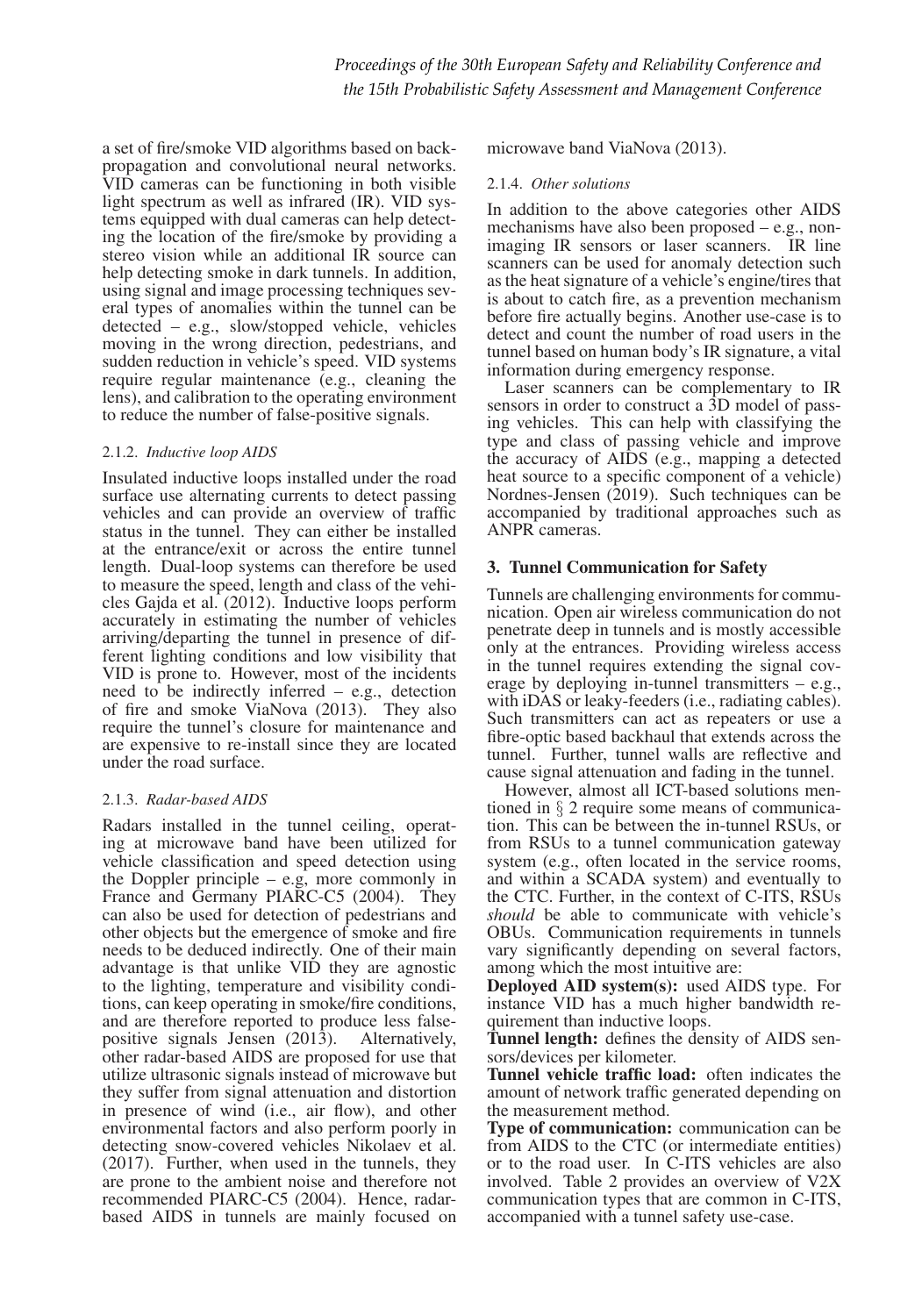Data content type/volume: most sensors produce little amount of network traffic; however, when aggregated across many sensors deployed in the tunnel and over time/distance, data volume can become significant. Although transferring 24/7 live video feeds from many cameras require high bandwidth links, VID systems that rely on transferring only in presence of a detected anomaly, reduce this requirement significantly. Some data do not necessary need to be sent in real-time while others can be latency-sensitive. An example of latency-sensitive communication is cooperative maneuvering in C-ITS.

Table 1. Acronyms used in this paper.

| Acronym      | Title                                     |
|--------------|-------------------------------------------|
| 3GPP         | 3rd Generation Partnership Project        |
| <b>AIDS</b>  | Automatic Incident Detection Systems      |
| <b>ANPR</b>  | Automatic Number Plate Recognition        |
| C-ITS        | Cooperative Intelligent Transport Systems |
| CACC         | Cooperative Adaptive Cruise Control       |
| <b>CAPEX</b> | Capital Expenditure                       |
| CTC.         | Central Traffic Control                   |
| <b>DAB</b>   | Digital Radio Broadcasting                |
| <b>DGV</b>   | Dangerous-Goods Vehicle                   |
| <b>DSRC</b>  | Dedicated Short-Range Communications      |
| eMBB         | enhanced Mobile BroadBand                 |
| <b>ICT</b>   | Information and Communications Technology |
| <b>iDAS</b>  | indoor Distributed Antenna Systems        |
| <b>ITU</b>   | International Telecommunication Union     |
| <b>KPI</b>   | Key Performance Indicator                 |
| <b>LPWAN</b> | Low Power Wide Area Network               |
| <b>MEC</b>   | Multi-access Edge Computing               |
| mMTC         | massive Machine Type Communication        |
| <b>MNO</b>   | Mobile Network Operator                   |
| $NB$ - $IoT$ | Narrow-Band IoT                           |
| <b>NFV</b>   | Network Function Virtualization           |
| OBU          | On-Board Unit                             |
| <b>OPEX</b>  | <b>Operating Expense</b>                  |
| PoE          | Power-over-Ethernet                       |
| <b>RSU</b>   | Road-Side Unit                            |
| <b>SCADA</b> | Supervisory Control and Data Acquisition  |
| Tetra        | <b>Terrestrial Trunked Radio</b>          |
| URLLC        | Ultra-Reliable Low Latency                |
| V2X          | Vehicle-to-Everything communication       |
| <b>VEC</b>   | Vehicular Edge Computing                  |
| <b>VID</b>   | Video Image Detection                     |
| <b>WAVE</b>  | Wireless Access in Vehicular Environments |

Next, we provide an overview of the communication technologies that are commonly used or being considered for future use in tunnels.

# 3.1. *Communication Technologies in Road Tunnels*

Existing road tunnel communication technologies can be divided into three major categories: (1) audio-based radio; (2) wired backhaul; and (3) wireless on the access links.

#### 3.1.1. *Audio-based radio*

Traditional road safety emergency response has relied on audio-based radio services. This includes broadcasting safety information on DAB+ ETSI (2020a). DAB+ repeaters installed in the tunnels allow for a break-in functionality where all regular broadcasts are interrupted and instead a safety message is transmitted on all channels. While DAB+ is meant purely for audio broadcast, DAB-IP allows for transmission over IP data network. There are also proposals for using IP data over DAB Morgner and Stauber (2016). However such solutions are limited in bandwidth and are not supported by legacy in-vehicle DAB receivers and are thus not scalable.

Another audio-based radio intended as emergency dispatch service is Tetra ETSI (2020b), the European counterpart of North American P25 (APCO) (2020). Unlike broadcasting service provided by DAB+, Tetra provides a two-way communication at the very low rate of few kbps sufficient enough to deliver dispatch services. Similarly to DAB+, Tetra coverage can be extended in tunnels. For instance, in Norway which has the highest number of tunnels-per-capita, Tetra-based Nødnett already covers more than 390 tunnels which includes all tunnels longer than 500 m with the daily traffic exceeding 5k vehicles nod (2020).

#### 3.1.2. *Wired backhaul*

Ethernet-based fibre optics have been commonly used as communication backhaul in tunnels connecting a large variety of devices to the CTC within an SCADA system. To ensure highly reliability and fault-tolerance in case of structural damage, a ring system network architecture is often used based on ITU G.8032 specifications (ITU) (2020). Such network would be connected using industrial PoE switches that are located in service rooms. The use of PoE would mitigate the need for extra wiring for power.

#### 3.1.3. *Wireless on the access links*

Currently last-hop wireless access in tunnels is mostly aimed at cellular mobile coverage (e.g., 3G/4G). This coverage varies significantly depending on the country, length, traffic level, location and other factors. As a rule-of-thumb road tunnels in urban areas, or those connecting major highways are more likely to have cellular coverage than other tunnels. Also, subway tunnels in metropolitan areas are likelier to be covered than others. It is anticipated that cellular coverage in tunnels will increase significantly with the emergence of 5G mobile networks.

In addition, sensor devices in tunnels (e.g., AIDS) might use a variety of IoT-based com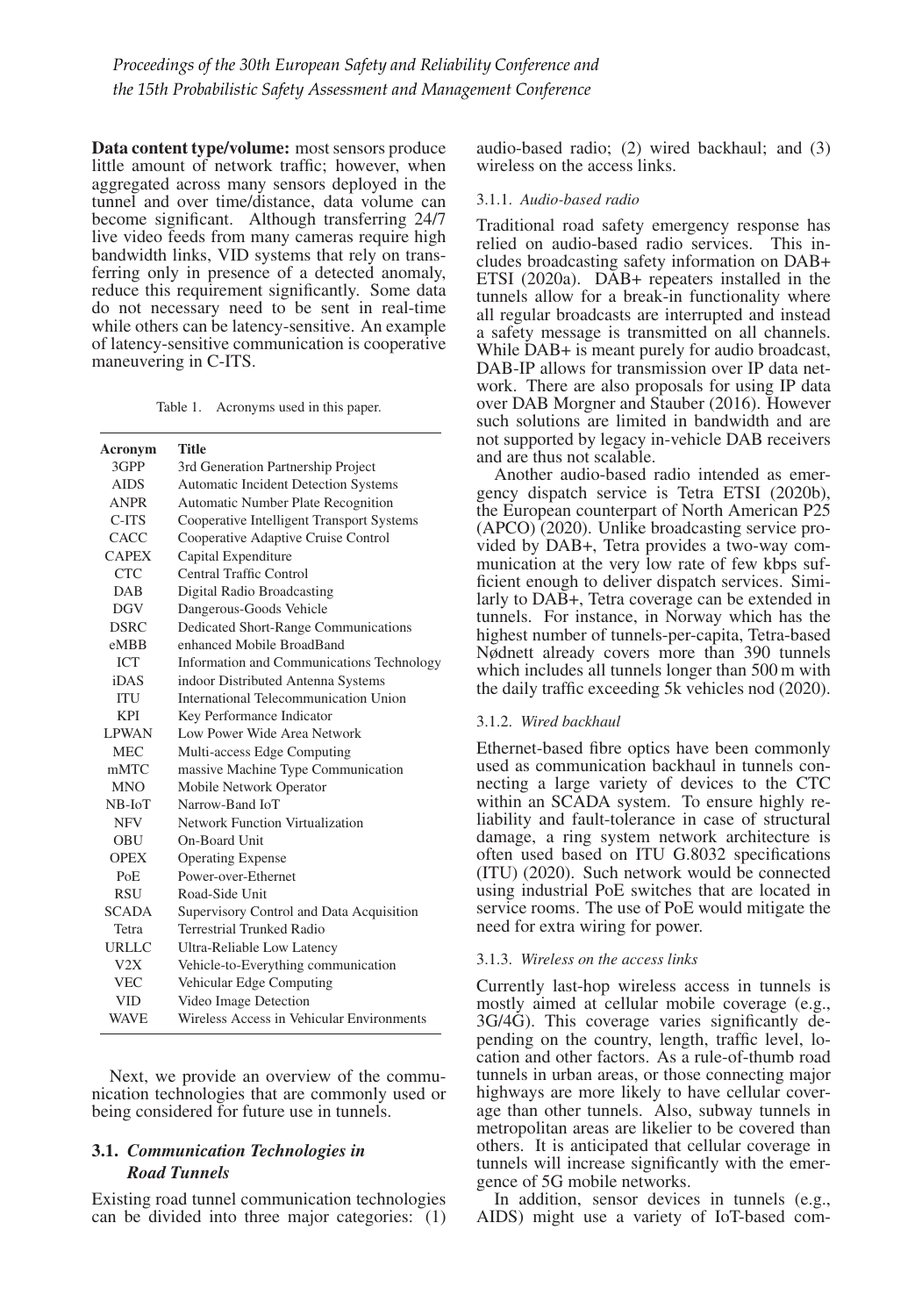Table 2. C-ITS V2X communication paradigms.

| Name | Type                      | <b>Tunnel Safety Use-case</b>                                                                                                                            |
|------|---------------------------|----------------------------------------------------------------------------------------------------------------------------------------------------------|
| V2V  | Vehicle to Vehicle        | CACC with automatic distance adjustment based on feedback from a DGV ahead.                                                                              |
| V2I  | Vehicle to Infrastructure | ACC based on feedback from tunnel AIDS/RSUs about detected anomaly on a DGV ahead.                                                                       |
| V2P  | Vehicle to Pedestrian     | Vehicle sends safety alerts and information to pedestrians in the tunnel based on its local<br>sensing and received data from infrastructure or CTC.     |
| V2N  | Vehicle to Network        | Vehicle receives detailed updates on tunnel status from CTC on its infotainment system<br>and also shares its data (e.g., vehicle's engine status, etc.) |

munication technologies, mostly within the LP-WAN category due to the lengthiness of road tunnels. An example of LPWAN is LoRaWAN Bor et al. (2016) that is employed in particular during the construction phase –e.g., in the Grand Paris Metro project iot now (2020). However, LoRaWAN offers a very limited bandwidth of 27 kbps at maximum with strict link budget allocation, hence making its applicability limited to very resource-constrained and delay-tolerant IoT devices. On the other hand, cellular-based IoT has been considered as an alternative for LoRaWAN – e.g., NB-IoT, and LTE-M for MTC that are standardized by 3GPP 3GPP (2020). While NB-IoT can offer data rates in orders of 10s∼100s of kbps, LTE-M provides a higher data rate of several Mbps albeit at a higher price-per-unit.

In addition to these, Wi-Fi is also considered as another form of connectivity in tunnels. Wi-Fi signal operating in 2.4 GHz and 5 GHz bands is much more prone to signal attenuation and fading than cellular LTE that normally uses lower bands. In order to mitigate this issue, circular polarization instead of linear on Wi-Fi antennas have been proposed using high-rotating beams that provide an extended range for Wi-Fi signal Ridge (2020).

Another type of wireless access is intended for V2X, enabling a variety of novel C-ITS services including for safety. There are two main V2X technologies; DSRC FCC (2020) and C-V2X that commonly share the market. DSRC and its product ecosystem precede the more recently rising C-V2X. For example, most currently deployed automatic road/tunnel tolling systems are DSRCbased. It is therefore expected that both technologies share the ecosystem in coming years while C-V2X is likely to take over in mid-2030's. This projection is mainly attributed to the emergence of 5G networks, its significantly higher bandwidth, and its new architectural design which we will elaborate further on in § 4.

# 3.2. *C-ITS use-cases for road tunnel safety*

Novel C-ITS solutions can be employed for road tunnel safety as shown with few examples in Table 2. For instance, Chen et al. (2015) lays out and compares different coordination approaches for maintaining distance between DGVs and other

vehicles. In addition, a joint work by two industry stakeholders CohdaWireless and Aventi demonstrated V2X for C-ITS applications in tunnels CohdaWireless (2020). Boban et al. (2018) presents a set of C-ITS use-cases such as cooperative maneuvering, sensing, and awareness as well as teleoperated driving in the context of road networks. Specific tunnel safety scenarios can be applied to each of these use-cases. For example, using CACC, the distance between DGV and other vehicles can be automatically adjusted. This can be done either with V2V communication if the DGV is already equipped with V2X functionality or through V2I communication from an AIDS or even V2N from CTC. The ability to use multiple V2X modes facilitates the gradual deployment of the C-ITS system where some of the vehicles are yet to be equipped with V2X functionality. This paper does not aim to provide an exhaustive list of possible C-ITS tunnel safety applications but rather highlights the relevance between the tunnel safety with C-ITS, V2X and underlying wireless technology. Detailed lists of C-ITS scenarios are brought in 3GPP (2019).

# 4. 5G Communication Architecture for Tunnel Safety

This section presents our proposed 5G-based connectivity architecture for road tunnel safety. First, we provide an overview of 5G, its vision and conceptual paradigms as well as 5G-V2X and then lay out our proposed architecture.

# 4.1. *IMT-2020 5G vision*

ITU's Radio-communication sector (ITU-R) has specified a roadmap vision for future 5G mobile networks, which will lead to the development of a new set of standards referred to collectively as IMT-2020. The requirements set in the IMT-2020 will push the boundaries of KPIs currently provided by 4G networks significantly as laid out in ITU-R M.2083-0 ITU (2015). As captured in Table 3, most KPI requirements will be increased by at least an order of magnitude in comparison with IMT-Advanced (4G). IMT-2020 also defines three major 5G use-cases: (1) eMBB; (2) URLLC; and (3) mMTC. Each of these use-cases correspond to a set of applications. For instance, eMBB consists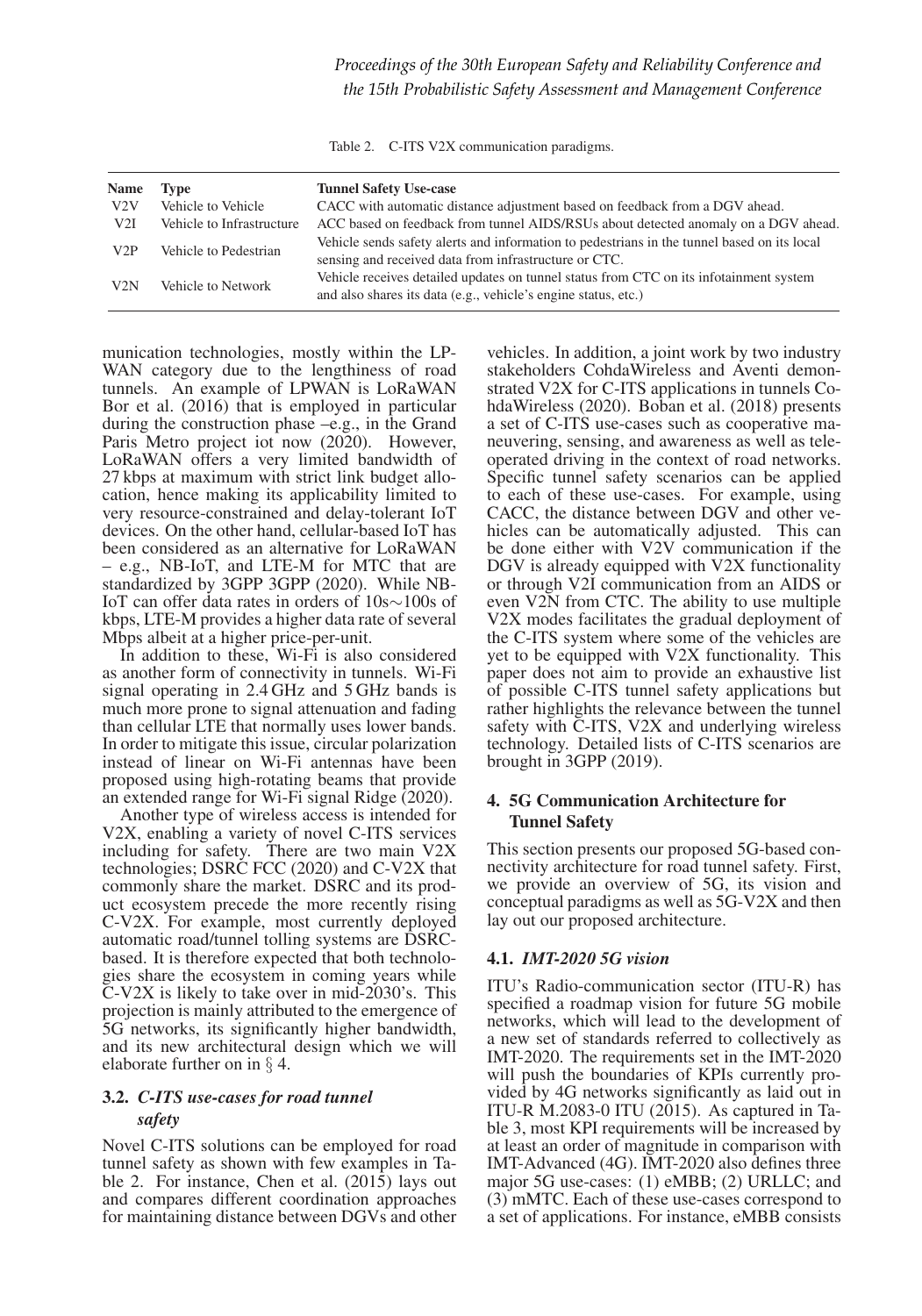of the common mobile broadband applications such as HD video-streaming and Internet surfing, while URLLC is aimed at mobility, automotive and mission critical applications that require very low radio latency. On the other hand, mMTC supports a large number of IoT devices (e.g., in industry 4.0). In particular, URLLC is expected to serve the future C-ITS applications using 5G C-V2X. One of the major challenges of deploying C-ITS on public roads particularly in scenarios such as real-time cooperative maneuvering, CACC, and tele-operated driving has been the lack of ultrareliable and low latency wireless communication both for V2V and V2I communications due to intrinsic unreliable nature of most wireless technologies such as DSRC. Ensuring URLLC in 5G will allow for rolling out such latency-sensitive C-ITS applications. 5G standards are currently being developed by 3GPP (2020).

Table 3. ITU's IMT-2020 5G KPI requirements and improvement factor (IF) compared to IMT-Advanced (4G).

| <b>KPI</b>                          | <b>Value</b>        | 5G use-case              | IF   |
|-------------------------------------|---------------------|--------------------------|------|
| Peak data rate                      | 20 Gbps             | eMBB                     | 20x  |
| User experienced data rate 100 Mbps |                     | eMBB                     | 10x  |
| Latency                             | 1 <sub>ms</sub>     | <b>URLLC</b>             | 10x  |
| Mobility                            | $500$ km/h          | eMBB & URLLC $\sim$ 1.4x |      |
| Area traffic capacity               | 10 Mbps/ $m^2$ eMBB |                          | 100x |
| Connection density                  | $10^6/km^2$ mMTC    |                          | 10x  |
|                                     |                     |                          |      |

# 4.2. *Network Slicing and NFV in 5G*

Traditional networks has thus far been following the "*one size fits all*" service architecture principle. This is no longer viable for today's applications that often have vastly different and specific performance requirements. For instance, in order to maximize their revenue, different industry verticals might be interested in tailoring these requirements according to the specific needs of their customers, ranging from IoT and industry 4.0 to AR/VR and automotive, etc. This means, it is no longer possible to satisfy the customized KPIs of such verticals in a single network service setup.

To ensure service requirements of each vertical, *network slicing* concept can be implemented by MNOs. A network slice can be perceived as an independent *virtual* network that runs over a shared physical resource in end-to-end fashion GSMA (2018). Network slicing is an essential part of 5G architecture and is a bold departure from 4G design. It relies heavily on NFV which allows for consolidating many network hardware types specific to one network function (e.g. routing/switching, firewall) into general commodity hardware that can run any network functionality in a virtualized environment, hence reducing the OPEX/CAPEX of MNOs and other industry verticals Virtualisation (2012). A major benefit of network slicing is *network isolation* in terms of fault, security, performance and management.

In automotive, different slicing strategies can be adopted. As a general rule, three slices can be defined according to three 5G usage scenarios for eMBB, URLLC and mMTC services. This allows C-ITS tunnel safety applications to run on a dedicated URLLC slice with isolation from general Internet surfing and infotainment traffic. Consequently, URLLC slice can be treated differently than other slices, e.g., with higher traffic priority, quality of service and resource scheduling based on upcoming 3GPP specifications for URLLC service as well as customized tunnel safety requirements. Figure 1 shows a sample 5G network slicing model for such scenario. It is worth noting that more slices can be added to this model based on specific tunnel safety requirements.

# 4.3. *5G VEC*

VEC is a form of MEC intended for vehicular communication Liu et al. (2019). MEC allows to offload computational and storage tasks from cloud-based backend to the edge server and hence reducing the load and traffic on the cloud and improving the end-to-end latency and response-<br>time. In VEC, automotive applications could In VEC, automotive applications could be hosted on the edge (e.g., on/near RSUs) in a virtualized environment which would improve the performance of real-time C-ITS applications including safety apps (see Figure 1). Virtual VEC server instances could be served by different network slices according to their KPI requirements. A major advantage of using virtualized VEC is the ability to define and deploy new services in a matter of weeks instead of years. At the moment, tunnel safety applications are hard and time-taking to deploy and upgrade as they are highly reliant of vendor/function-specific solutions. With VEC, deploying or upgrading a new safety application would be ideally as easy as initiating a new or updated virtual instance in the VEC servers (i.e., copying a file by a command from CTC).

# 4.4. *5G Communication Architecture for Tunnel Safety*

Based on what we have laid out so far, we provide a conceptual model of our proposed 5G connectivity architecture for tunnel safety as depicted in Figure 2. To ensure high reliability and lowlatency for C-ITS safety applications, they are assigned to a dedicated network slice (URLLC slice, or slice #2 of Figure 1) in order to provide isolation from the rest of network traffic. Only latency- and mission-critical applications (e.g., V2X indoor positioning) would share the slice with safety applications. Network and resource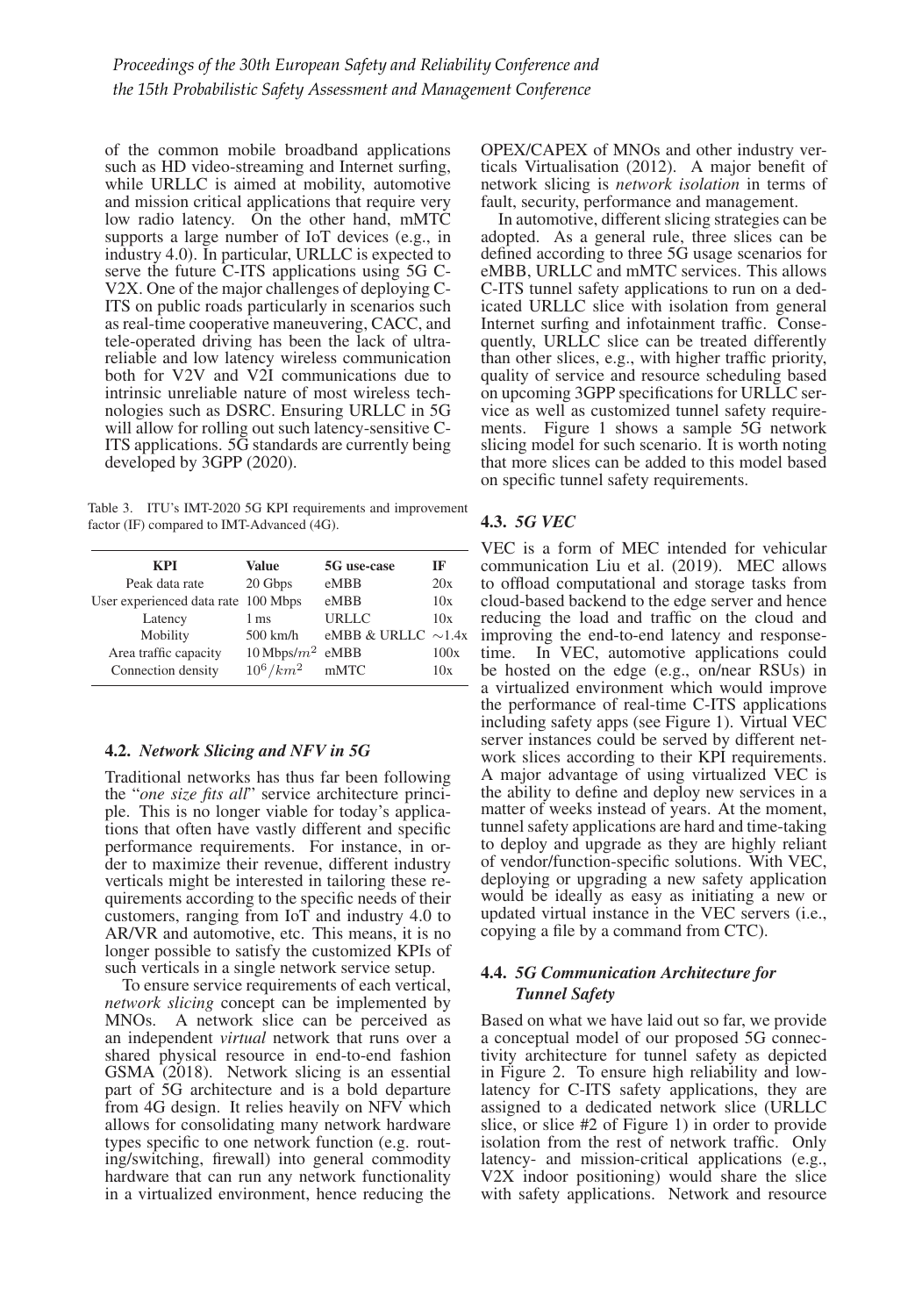scheduling will be performed using NFV in such a way that URLLC slice will have the highest priority in the end-to-end network. Further, in order to minimize the latency and distribute the load, VEC servers will host C-ITS safety applications on the edge reducing the round-trip time further significantly. The AIDS can communicate with VEC-hosted applications directly and/or to the CTC and cloud-based backend depending on the application requirements. New or upgraded safety applications can be pushed to the virtual instances in VECs from CTC frequently reducing the deployment and upgrade time drastically. For V2V, LTE-sidelink (PC5) Molina-Masegosa and Gozalvez (2017) or DSRC can be used depending on the specific application requirements.

### 4.5. *Cybersecurity Implications*

As C-ITS becomes more prevalent, road infrastructure can become one of the prime targets of cyber-attacks and it is therefore essential that tunnel safety communication is highly secured. In



Fig. 1. A sample 5G network slicing model for C-ITS tunnel safety.



Fig. 2. 5G-based ultra-reliable and low latency network architecture model for tunnel safety communication.

this context, deploying 5G-based solutions will have several implications mostly due to softwarization and distributed nature of many functionalities that were traditionally physically managed within fixed points. Unlike static cybersecurity policies, presence of dynamic network slices offering various services require introduction of dynamic policies tailored to the cybersecurity risks/threats within each slice. Secondly, NFV introduces new security challenges due to potential malicious exploitation of network configuration which can be amplified because of NFV's flexible nature. On the other hand, such flexibility can help to reduce the incident response time Lal et al.  $(2017)$ . A detailed exploration of 5G cybersecurity threats and mitigation strategies are out of the scope of this paper.

# 5. Conclusive Remarks

In this paper we provided an overview of risks within the road tunnels and offered a detailed insight into common tunnel safety services and AIDS technologies. We also laid out an overview of communication technologies used for tunnel safety with a highlighted focus on V2X and C-ITS services. In order to provide a connectivity architecture that meets the ever-increasing demand of C-ITS applications (e.g., low latency, high reliability and/or bandwidth), and services particularly in the context of road tunnel safety and emergency response, we proposed an ultra-reliable connectivity architecture based on emerging 5G mobile networks that takes advantage of VEC, NFV and network slicing, inherent to 5G design. While VEC allows for faster response time, NFV and network slicing allow for ensuring the KPI requirements of tunnel safety services within the network through end-to-end isolation by virtualization. Further, such virtualization allows for reducing the deployment time and cost of novel C-ITS safety services in tunnels significantly.

# Acknowledgement

The research work presented in this paper has been supported by *FORREGION Kapasitetsløft tunnelsikkerhet (Capacity Boost – Tunnel Safety)* project funded by the Research Council of Norway (Norges forskningsråd). The opinions expressed in this paper are solely of the authors.

# References

- ((accessed January 2020)). *Norwegian Public Safety Network (Nødnett)*.
- 3GPP (2019, 6). 3GPP (Release 16) TS 22.186 V16.2.0; Technical Specification Group Services and System Aspects; Enhancement of 3GPP support for V2X scenarios. Technical report.
- 3GPP ((accessed January 2020)). *3rd Generation Partnership Project*.